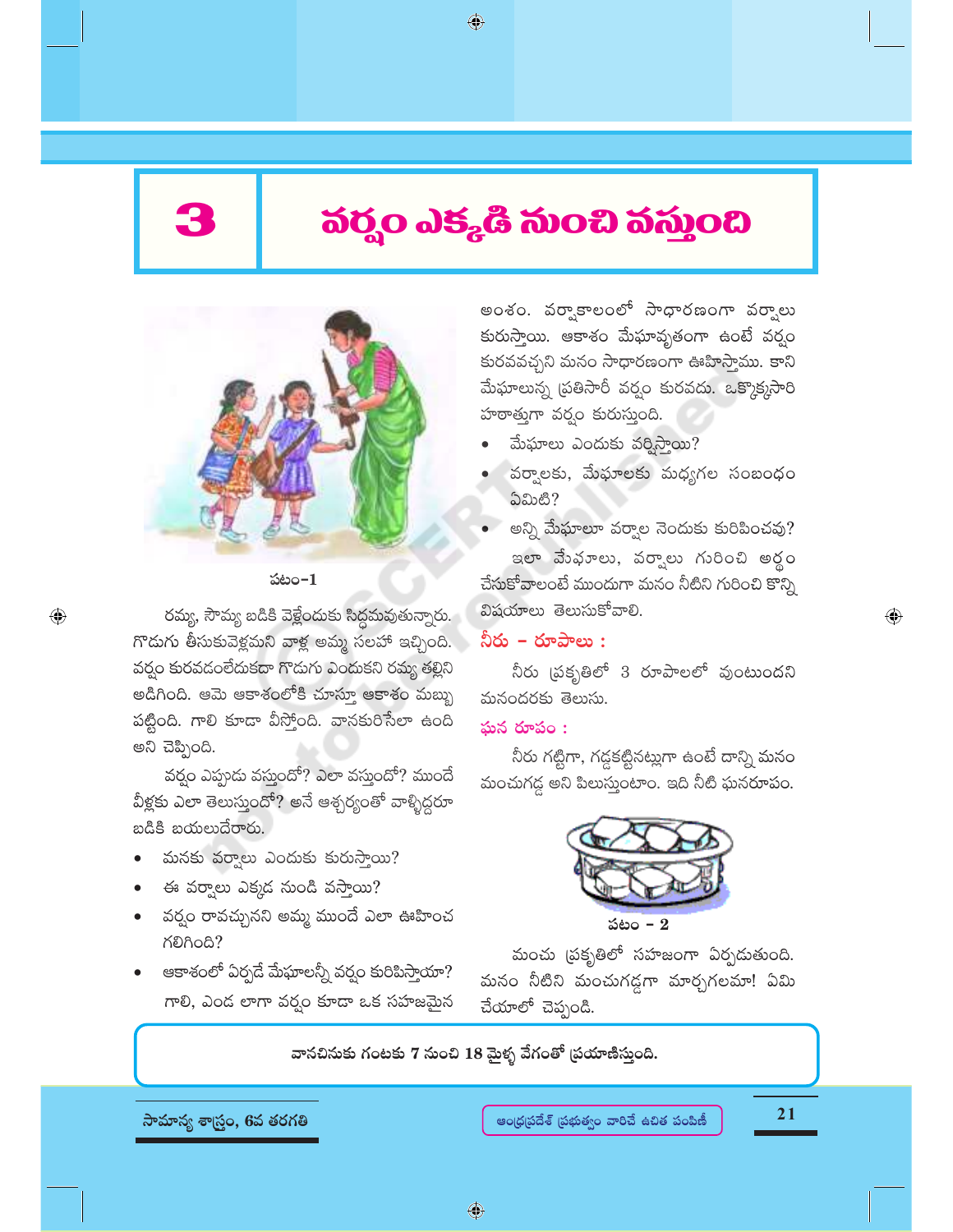◈

#### $\sim$  ) (దవరూపం:

మంచును ఆరుబయట ఉంచితే ఏమవుతుంది? అది నీరుగా మారుతుంది. మంచుగడ్డను వేడిచేస్తే అది నీరుగా మారుతుంది.

నీరు (దవరూవంలో వుహానము(దాలు, సముద్రాలు, నదులు, సరస్సులలో నిలువ ఉంటుంది (పటం-3). భూగర్భంలో నీరు ఏ రూపంలో ఉంటుందో ఊహించండి.



పటం− $3:$  నీరు − (దవరూపం

#### వాయురూపం:

 $\bigoplus$ 

నీటిని వేడిచేస్తే ఏమవుతుంది?

నీటి వాయురూపమే నీటి ఆవిరి, ఇది మన చుట్టూ ఉండే గాలిలో ఉంటుంది. నదులు, సముద్రాలలో నీరు వేదెక్కి నీటి ఆవిరిగా మారుతుంది. మంచుగడ్డను వేడిచేస్తే నీరుగా మారుతుందని, నీటిని వేడిచేస్తే ఆవిరిగా మారుతుందనీ మనకు తెలుసు. అలాగే నీటి ఆవిరిని చల్లబరచడంవల్ల తిరిగి నీటిని పొందవచ్చు. నీటిని ఇంకా చల్లబరిస్తే మంచుగా మారుతుంది.



కనుక, నీటికి ఉండే ఈ మూడు రూపాలూ ఒకదాని నుండి మరొక దానికి మార్చడానికి వీలుగలిగినవని మనం అర్థంచేసుకోవచ్చు.

### బాష్పీభవనం మేఘాలు ఏర్పడ్డం :



తడిదుస్తులను ఎండలో ఆరవేసినపుడు బట్టలలో ఉన్న నీరు ఏమవుతుంది? నీరు ఆవిరై బయటికి వెళ్లిపోతుందడం మనం చూస్తుంటాము. మనం దుస్తులు త్వరగా ఆరబెట్టాలనుకున్నవృండు వాటిని రెపరెపలాడించడమో లేదా ఫ్యాను కింద ఉంచటమో చేస్తుంటాము. బట్టలలో నీరు ఎండకు మాత్రమే ఆవిరవుతుందా.ఇంకా ఏమైనా కారణాలుంటాయా?

వర్వం కురిసిన తరవాత తడిసిన రోడ్లపైన, ఇంటిఫైకవృంలపైన,ఇంకా ఇతర (పదేశాలలో నిలిచిననీరు కొంత కాలం తర్వాత ఆవిరై పోవటం మీరు చూసే ఉంటారు.

 $\bigoplus$ 

ఇలా ఆవిరైన నీరు ఎక్కడికి పోతుంది?

ఒక గిన్నెలో నీటిని తీసుకొని స్త్రాపైన ఉంచి వేడిచేస్తే, నీటి ఉపరితలం నుండి నీటిఆవిరి వెలుపలికి రావటం మీరు గమనించే ఉంటారు. వేడి చేయటంవల్ల నీరు నీటి ఆవిరిగా మారి గాలిలో కలిసిపోతుంది. తడి దుసులలోవున్న నీటి విషయంలో కూడా ఇలాగే జరుగుతుంది.

నీటిని నీటి ఆవిరిగా మార్చే (ప్రక్రియనే "బాష్బీభవనం" అంటారు. నీటిని కొంచెం వేడిచేస్తే వెచ్చబడతాయి. ఇంకా వేడిచేస్తే మరుగుతాయి, ఆవిరవుతాయి.

వానచినుకు ఆకారం నిజానికి మనకు కనిపిస్తున్నట్లుగా గుండ్రంగా ఉండదు. మేఘంలోంచి జారిపదుతున్నప్పుడు అలా కనిపిస్తుంది.

#### వర్వం ఎక్కడినుంచి వస్తుంది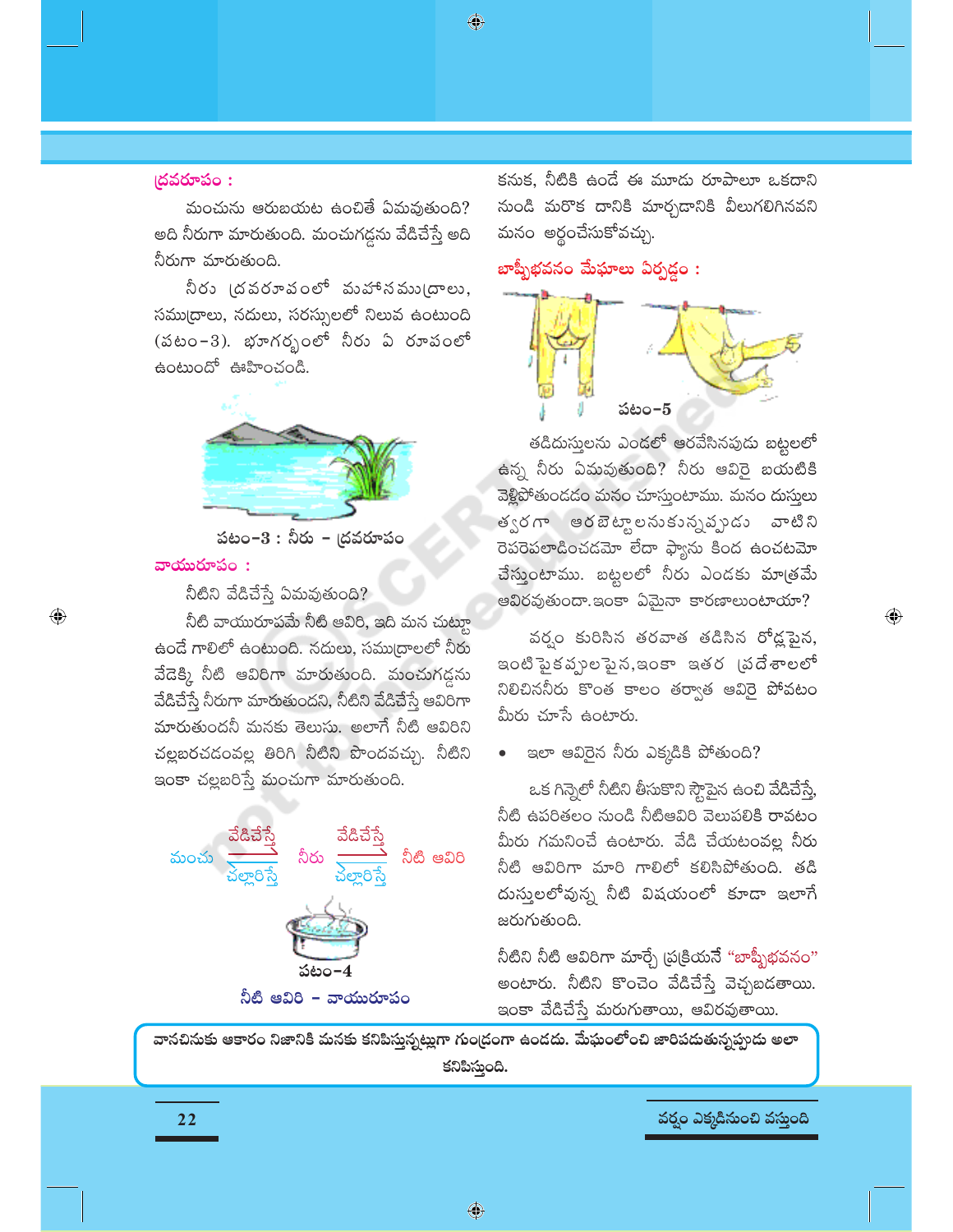అంటే నీళ్ళు (గహించే ఉష్ణ పరిమాణం బాష్పీభవనాన్ని (పభావితంచేస్తుందని అర్థం చేసుకోవచ్చు.

కనుక నీరు అధిక ఉష్ణాన్ని పొందితే, అది త్వరగా ఆవిరవుతుందని మనం చెప్పవచ్చు.

నిత్యజీవితంలో మీరు చాలా సందర్భాలలో నీరు బాష్పీభవనం చెందడాన్ని గమనించి ఉంటారు.

ఏ ఏ సందర్భాలలో నీరు ఆవిరిగా మారడాన్ని గుర్తించారో మీ స్నేహితులతో చర్చించండి. జాబితా రాయండి.

భూమిపై బాష్పీభవనం సహజంగా జరిగే ఒక (పట్రియ. నీటివనరులైన సముద్రాలు, మహా సముద్రాలు, నదులు, చెరువులు మొదలైన ఉపరితలాల నుంచి నిరంతరంగా నీరు బాష్పీభవనం చెందుతూ ఉంటుంది. సూర్యరశ్మివల్ల, వీచే గాలివల్ల వాటిలోని నీరు నీటి ఆవిరిగా మారుతుంది.

బాష్పీభవనం చెందిన తరవాత ఈ నీటి ఆవిరి ఏమవుతుంది?

బాష్పీభవనంవల్ల ఏర్పడిన నీటి ఆవిరి గాలిలోకి చేరుతుంది. గాలిలాగే నీటి ఆవిరిని కూడా మనం చూడలేము!

ఇలా గాలిలోకి బాష్పీభవనం ద్వారా చేరిన నీటి ఆవిరి ్ేఘాలుగా మారుతుంది.

- మేఘం అంటే ఏమిటి?
- మేఘాలు ఎలా ఏర్పడతాయి?

#### సాంద్రీకరణం :

 $\bigoplus$ 

శీతాకాలంలో బాగా మంచు కురిసి చలిగా ఉన్న రోజు ఉదయాన మనం మాట్లాడుతున్నప్పుడు నోటిలో నుండి చిన్న మేఘాలుగా పొగలు రావడాన్ని చూస్తుంటాం.

- మన నోటినుంచి పొగలు ఎందుకు వస్తాయి?
- ఇలాంటి అనుభవం వేసవిలో ఎదురవుతుందా?

శీతాకాలంలో మనం నోటి నుంచి వదిలే గాలి కంటే బయటి వాతావరణంలో గాలి చ ల్ల గా చాలా ఉంటుంది. వదిలే గాలిలో ఉండే నీటి ఆవిరి నోటి వెలుపలికి

 $\bigoplus$ 



పటం– $6$ 

రాగానే హఠాత్తుగా చల్లబడి సూక్ష్మమైన బిందువులుగా, మారుతుంది. స్వల్ప (పదేశానికి పరిమితమై దట్టంగా ఉండే ఈ సాం(దీకరణం చెందిన నీటి బిందువులు చిన్న చిన్న మేఫూలుగా మనకు నోటి ముందు కనిపిస్తాయి.

శీతాకాలంలో ఉదయంపూట గడ్డిమీద, మొక్కల ఆకుల చివరన చిన్న చిన్న తేమ బిందువులు ఏర్పడి ఉండడం నువ్వు గమనించే ఉంటావు. (పటం $-7$ )

తేమ బిందువులు గడ్డి మీదకు లేదా ఆకుల మీదకు ఎక్కడి నుండి వచ్చి ఉంటాయి?



వానచిసుకు 0.02 అంగుళాల నుంచి 0.31 అంగుళాల వ్యాసార్థం కలిగి ఉంటుంది.

సామాన్య శాస్ర్టం, 6వ తరగతి

23

 $\bigoplus$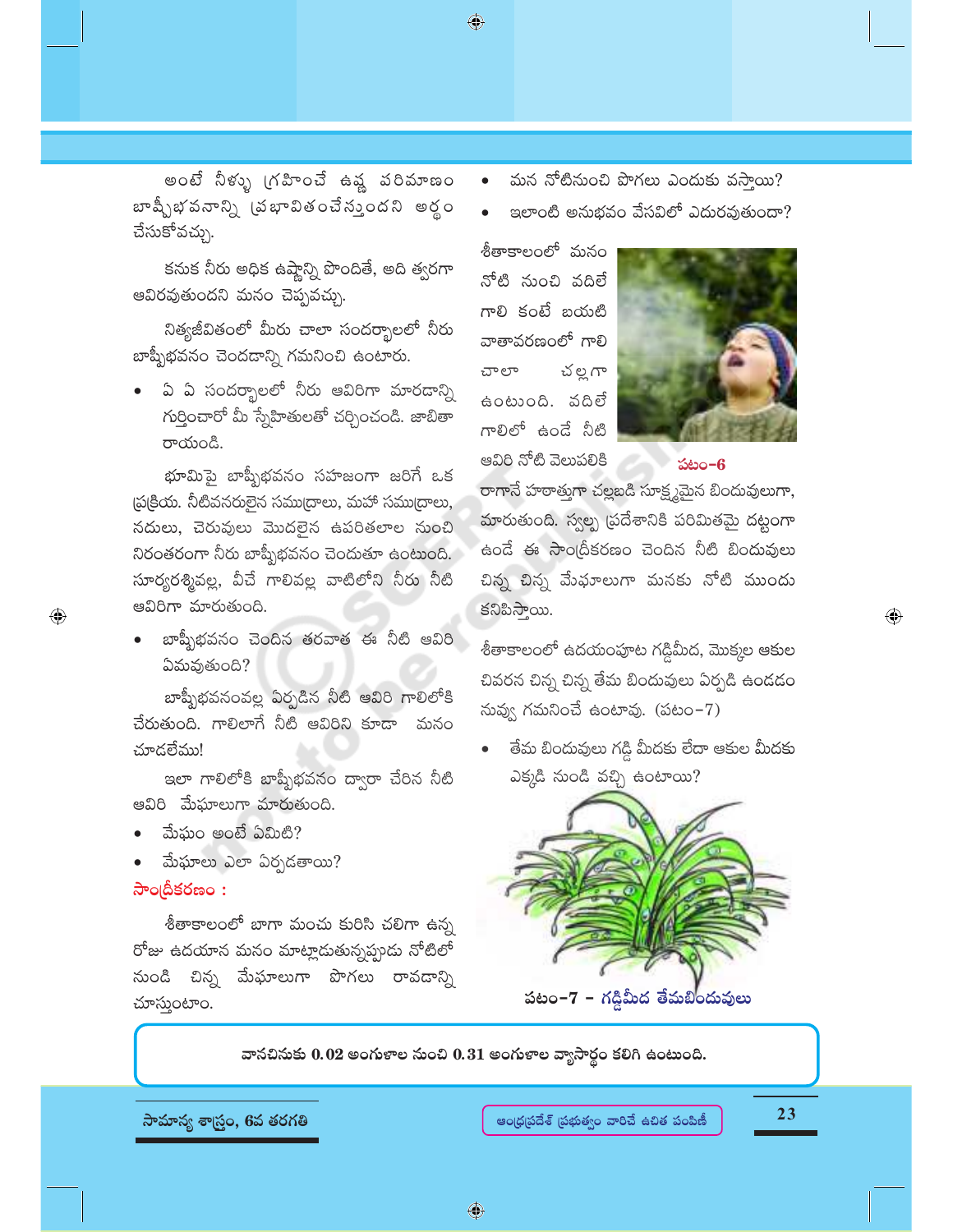♦



## <mark>కృత్యం− $1:$ </mark> నీటి ఆవిరి నీరుగా మారడం

ఒక గ్రాసులో కొంత నీరు తీసుకోండి. దానికి కొన్ని మంచుముక్కలు కలపండి. కొద్ది సేపటి తర్వాత  $\Lambda$ మనించండి (పటం $-8$ ).

గ్లాసు వెలుపలి తలంపైన మీరు ఏమైనా మార్పులు గమనించారా?

గ్లాసు వెలుపలి తలంపైన కొన్ని చిన్న చిన్న నీటి బిందువులు ఏర్పడివుండటం మీరు గమనిస్తారు.

 $\bigcirc$ 



పటం-8

- ఈ బిందువులు ఎందుకు ఏర్పడినాయి?
- గ్లాసులోపల మంచు ముక్కలు లేక పోయివుంటే కూడా ఇలా ఏర్పడతాయా?

గ్లాసులో ఉన్ననీరు మంచు ముక్కలవల్ల చల్లగా మారి గ్లాసును కూడా చల్లబరుస్తుంది. వెలుపల గాలిలో గల నీటి ఆవిరికి గ్లాసు ఉపరితలంకంటే ఎక్కువ వెచ్చదనం ఉంటుంది. ఇది చల్లని గ్లాసు ఉపరితలాన్ని తాకి చల్లబదుతుంది. అప్పుడు గాలిలోని నీటి ఆవిరి (దవీభవించి నీటి బిందువులుగా మారి గ్లాసు వెలుపలి తలంపై ఏర్పడుతాయి.

నిత్యజీవితంలో మీరు ఎప్పుడైనా నీటి ఆవిరి నీరుగా మారటం గమనించారా? వాటి జాబితా తయారుచేయండి.

నీటి ఆవిరి నీరుగా వూరే (వ[కియునే "సాం[దీకరణం" అంటారు.

#### మేఘాలు – వర్షం :

బాగా ఎండగావున్న రోజుల్లో సూర్యరశ్మివలన భూమితోపాటు సముద్రాలు, మహా సముద్రాలు,

నదులు, చెరువులు మొదలయిన వాటిలోని నీరు కూడా వేడెక్కుతుంది. అప్పుడు ఆ నీరు బాష్పీభవనం వల్ల నీటి ఆవిరిగా మారుతుంది.

నీటి ఆవిరి గాలికంటే తేలికగా ఉంటుంది. అందువల్ల అది వాతావరణంలో పైకి చేరుతుంది. భూతలం నుండి పైకిపోయేకొద్దీ గాలి చల్లబడుతుంది. అలా వాతావరణంలో పైకి చేరిన నీటి ఆవిరి అక్కడఉన్న చల్లని గాలులను తాకి సూక్ష్మమైన చిన్న చిన్న నీటి బిందువులుగా మారుతుంది. ఈ సూక్ష్మమైన నీటి



బిందువులే గాలిలో తేలుతూ వాతావరణంలో మనకు మేఘాల రూపంలో కనిపిస్తాయి.

#### వంటింట్తో మేఘాలు కృత్యం– $2:|$

ఒక పాత్ర తీసుకొని దాన్ని నీటితో నింపండి. దాన్ని స్ట్రాపైన ఉంచి నెమ్మదిగా వేడిచేయండి. కొంతసేపు పరిశీలించండి. పాత్రను ఒక మూతతో మూసివేయండి. కొన్ని నిముషాల తర్వాత



 $\textcolor{black}{\textcolor{black}{\bigoplus}}$ 

మూతను తొలగించండి. మూత లోపలితలంపై నీవు  $\delta$ మైనా మార్పులు గమనించావా?

మూతలోపలితలంపై ఏర్పడే నీటి బిందువులను వర్నపు బిందువులతో పోల్చవచ్చా? మూతపైన చల్లని నీళ్లు పోయండి. ఏమి జరుగుతుందో పరిశీలించండి.

ఈజిప్లు దేశస్తులు ఎందనుంచి కాపాదుకోదం కోసం గొడుగును రూపొందించారు. తరవాత కాలంలో వానలో కూడా ఉపయోగించడం మొదలైంది.

24

వర్వం ఎక్కడినుంచి వస్తుంది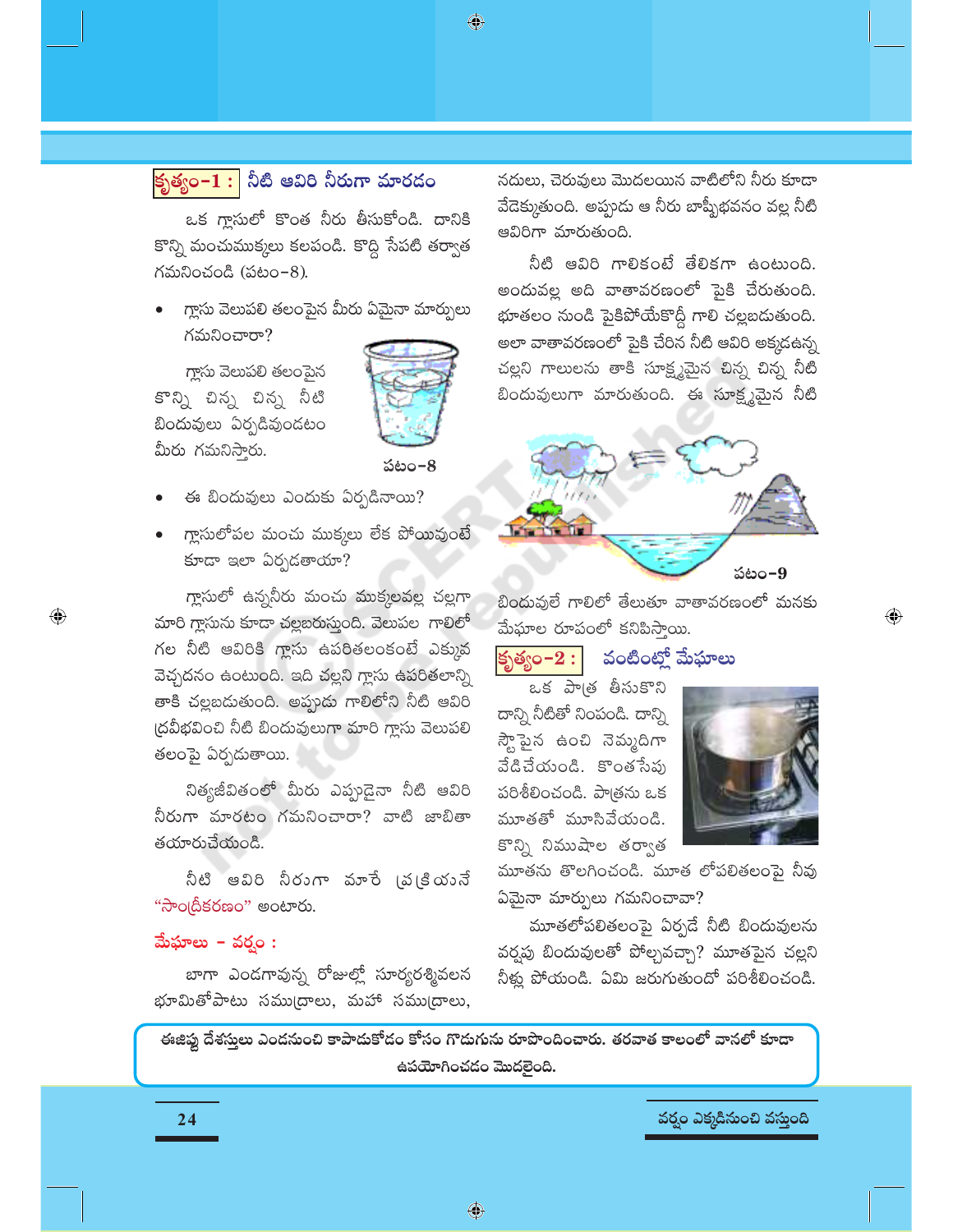$\bigoplus$ 

#### వర్తం కురవడం:

 $\bigcirc$ 

ఏర్పడిన మేఘాలు ఒక చోట స్థిరంగా ఉండలేవు. అవి గాలి వీచేదిశకు అనుకూలంగా తరచూ కదులుతూ ఉంటాయి.

అలా కదులుతూ, కొన్ని మేఘాలు కలిసిపోయి అధిక నీటి ఆవిరితో నిండిపోతాయి. ఇలా నీటి బిందువులతో నిండిన మేఘాలు గాలి (పవాహాల వల్ల సము[దాలనుండి భూతలంవైపుకు [పయాణిస్తూ ఉంటాయి. ఈ మేఘాలు వాతావరణంలోని పై పొరలలో ఉండే చల్లని గాలులవల్ల చల్లబడతాయి.

- వర్బం కురిసేముందు మేఘాల రంగులు ఎలావుంటాయో నీవు ఎప్పుడైనా గమనించావా?
- మేఘాలు ఎందుకు వర్వాలనిస్తాయి?

మేఘాలు లేకుండా వర్వాలు కురవవని మనకు తెలుసు.కాని అన్ని మేఘాలూ వర్వాలు కురిపించలేవు కూడా. కనుక వర్నం కురవాలంటే మేఘాలలో కొన్ని మార్పులు జరగవలసి ఉంటుంది.



పటం $-10$ 

- వర్బం కురిసే ముందు నీవు వాతావరణంలో ఆకాశంలో ఏ ఏ మార్పులు గమనిస్తావు?
- వర్వం కురవటానికి ముందు మేఘాలలో ఏ మార్పులు జరుగుతాయి?

మేఘాలు మరింతగా చల్లబడినప్పుడు అందులో తేమ బిందువులు పెద్దవై మేఛూలు బరువుగా మారతాయి. అప్పుడు అవి భూమివైపుకి దిగుతాయి. ఆ మేఘాల రంగు తెలుపు నుండి నలుపుకు మారుతూ మనకు దట్టమైన మేఘాలు కమ్ముకుంటున్నట్లుగా కనిపిస్తుంది. ఆ సమయంలో ఆ మేఘాలలోని తేమ బిందువులు మరింత పెద్దవవుతాయి, మేఘాలు వాటిని ఇక నిలుపుకోలేక తేమ బిందువులు కిందకు రాలటం (పారంభమవుతుంది. దీనినే మనం 'వర్ఘం' కురవటం అంటాము. (పటం $-10$ )

వర్వం కురిసే ముందు మేఘాలు భూమివైపుకి దిగటం, చల్లని గాలులు వీచడాన్ని మీరు గమనించే ఉంటారు.

బాగా చల్లగా ఉన్న సందర్భాలలో నీటి బిందువులు చిన్న చిన్న మంచు స్ఫటికాలుగా ఘనీభవించి మనకు మంచు కురిసినట్లుగా కనిపిస్తుంది. మరికొన్ని సందర్భాలలో పెద్ద పెద్ద నీటి బిందువులు ఘనీభవించి మంచుముక్కలుగా కిందకు పడతాయి. వీటినే మనం "వదగండ్లు" అంటాం.

#### ఋతుపవనాలు:

(పతి సంవత్సరం కొన్ని నెలలో వర్వాలు కురవడం మనం సాధారణంగా చూస్తుంటాం. మన రాష్ట్రంలో జూన్ నుండి సెప్టెంబరు వరకు వర్వాలు కురుస్తుంటాయి. ఈ రోజుల్లో ఆకాశం మేఘాలతో నిండి ఉంటుంది. గాలులుకూడా వీస్తుంటాయి. నైరుతి మూలనుండి ఈ గాలులు వీస్తుంటాయి కాబట్టి వీటిని 'నైరుతి ఋతుపవనాలు' అంటారు. అలాగే నవంబరు

పరి[శమలు, వాహనాల నుంచి వెలవడే సల్ఫర్ డై ఆక్ఫైడ్, నైట్రోజన్ డై ఆక్ఫైడ్లతో మేఘాలు కలుషితమైనపుడు ఆమ్ల వర్వాలు కురుస్తాయి.

సామాన్య శాస్ర్టం, 6వ తరగతి

25

 $\textcolor{black}{\textcolor{black}{\bigoplus}}$ 

 $\bigcirc$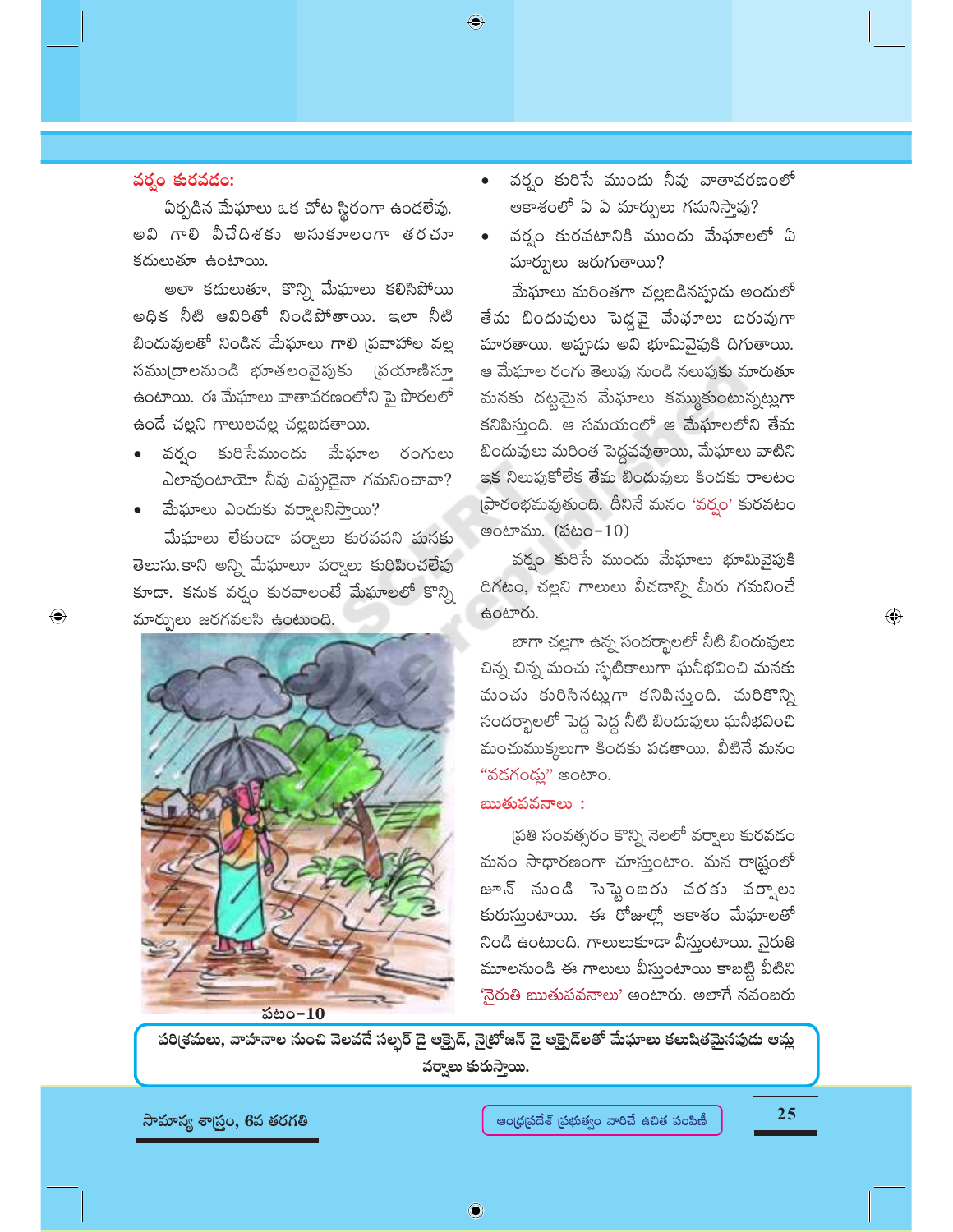♦

డిసెంబరు నెలలో కూడా వర్వాలు కురుస్తాయి. ఈ సమయంలో ఈశాన్య మూలనుంచి గాలులు వీస్తుంటాయి. వీటిని "ఈశాన్య ఋతుపవనాలు" అంటారు. అయితే ఈ మధ్యకాలంలో ఋతువులకు తగినట్లు వర్వాలు కురవడంలేదని అందరు అనుకుంటుండడం మీరు వినే ఉంటారు. ఇలా ఎందుకు జరుగుతోందో ఆలోచించండి.

#### జలచ(కం :

 $\bigoplus$ 

వర్వం కురిసినప్పుడు చెరువులు, కుంటలు నిండుతాయి. నీరు చిన్న చిన్న కాలవలుగా ప్రవహిస్తుంది. ఇలాంటివే చాలా కలిసిపోయి పెద్దపెద్ద ప్రవాహాలుగా మారుతాయి. ఈ పెద్దపెద్ద ప్రవాహాలు నదులలో కలుస్తాయి. నదులు సముద్రాలలోకి, మహా సము[దాలలోకి [పవహిస్తాయి. కొంత వర్తపునీరు భూమిలోకి ఇంకి భూగర్భ జలాలుగా మారుతుంది.



#### పటం $-11$

వేసవికాలంలోని అధిక వేడిమివల్ల ఎక్కువ మొత్తంలో నీరు సముద్రాలు, సరస్సులు, నదులు మొదలైనచోట్ల నుండి బాప్పీభవనంచెంది నీటి ఆవిరిగా మారుతుంది. ఇది గాలిలోకి చేరి మేఛూలుగా రూపొందుతుంది. ఈ మేఘాలు చల్లబడినప్పుడు వర్షం కురుస్తుంది.

నీరు బాష్పీభవనం చెంది నీటిఆవిరిగా మారటం, నీటి ఆవిరి మేఘాలుగా రూపొందటం, మేఘాలు తిరిగి

సాం[దీకరణం ద్వారా వర్భంగా కురవటం ఒకదాని వెంట ఒకటి జరుగుతూ ఉంటాయి. ఈ (ప(క్రియ లన్నింటినికలిపి "జలచ(కం" అంటారు. (పటం- $11$ ) బాష్పీభవనమూ సాం(దీకరణమూ (పకృతిలో నిరంతరంగా జరుగుతూనే ఉంటాయి.

అడవులు నరికివేయడంవల్ల కర్మాగారాలు వెదజల్ల<mark>ే</mark> కాలుష్యాలవల్ల భూ వాతావరణం వేదెక్కుతుంది. అందువల్ల మేఘాలు చల్లబడడానికి కావలసిన పరిస్థితులు తగ్గిపోతున్నాయి. ఇది వర్వాలు తగ్గిపోవదానికి కారణమవుతుంది. జలచ(కంలో అంతరాయం వరదలకు, కరువులకు దారితీస్తుంది.

#### కీలక పదాలు :

బాష్నీభవనం, మేఘం, (పవాహాలు, వర్షం, సాంధ్రీకరణం, నీటి ఆవిరి, తేమ బిందువులు, చల్లని గాలులు, జలచ(కం, వాతావరణం, పొగమంచు, పవనాలు.

### <mark>మనం ఏం నేర్చుకున్నాం :</mark>

భూమిపై నీరు మూడు రూపాలలో లభిస్తుంది. మంచు (ఘనరూపం), నీరు (ద్రవరూపం), నీటిఆవిరి (వాయురూపం).

 $\bigoplus$ 

- నీరు నీటి ఆవిరిగా మారే ప్రక్రియను బాప్పీభవనమంటారు.
- మేఘాలన్నీ వర్నాలనివ్వవు.
- నీటిని ఎక్కువ వేడిచేస్తే అది త్వరగా బాష్పీభవనం చెందుతుంది.
- నీటి ఆవిరితో కూడిన సూక్ష్మబిందువులతో ఏర్పడేదే మేఘం.
- సముద్రాలు, సరస్సులు, చెరువులు మొదలగువాని ఉపరితలాల నుండి నీరు బాష్పీభనం చెందటం మేఘాలు ఏర్పడటానికి దోహదపడుతుంది.
- భూతలం నుంచి పైకిపోయినప్పుడు, గాలి చల్లబడుతుంది.
- నీటి బాష్పీభవనం, సాం(దీకరణాల పరంపర భూమిపై వర్ఘం పడేందుకు కారణమవుతుంది.

సతత హరితారణ్యాలలో ఎగిరే ఉదుతులు, పాములు ఉంటాయి.

వర్వం ఎక్కడినుంచి వస్తుంది

26